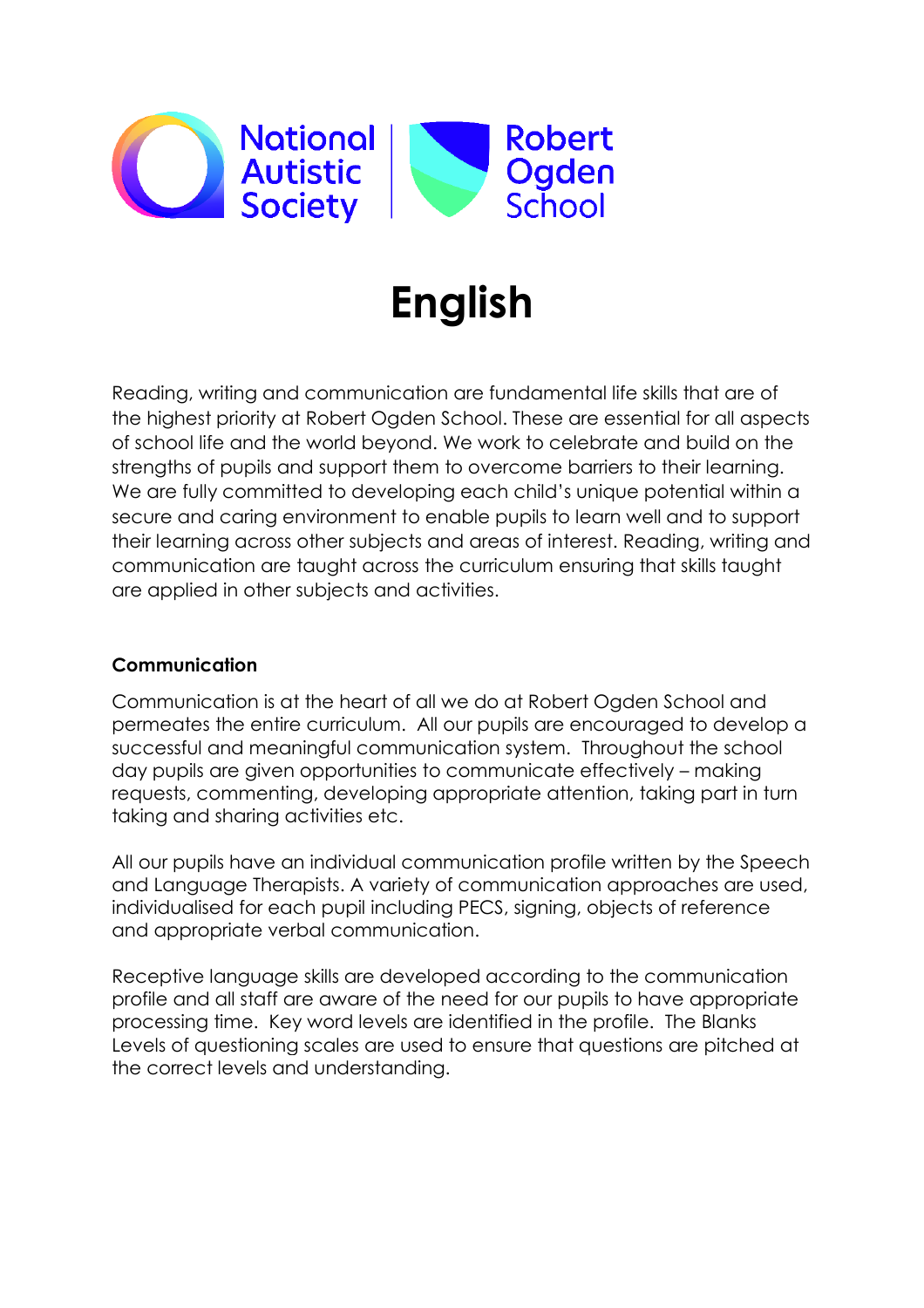# **Reading**

As well as giving pupils a basic life skill in reading, some pupils will be able to use reading to discover new knowledge and develop a desire to read for enjoyment. They will be given the tools to read with confidence, fluency and understanding.

We develop our pupils' understanding of the written word by including activities focussed on reading for meaning, including following written and visual instructions, responding to written and visual questions and by using appropriate questioning techniques when reading.

Where appropriate, English is planned and delivered through the context of a high quality text. Pupils are introduced to a variety of genre, including fiction, non-fiction, poetry, graphic novels, computer based writing, short stories and novels.

Pupils communicate enthusiastically about reading. They have access to a range of reading materials including books, comics and computer programmes matched to their own interests. Some pupils can talk about books and authors that they have enjoyed. Other pupils might show their enjoyment of reading through engagement with activities.

## **Phonics**

Phonics is taught creatively using multi-sensory approaches where needed.

We teach phonics using the phases of the 'Letters and Sounds' phonics programme to support reading, however, through this a range of resources are used to support teaching. The children read decodable books that match their phonics levels.

Approaches are sometimes used interchangeably to find the most suitable approach for the individual, ensuring a personalised curriculum rather than a 'one package fits all' approach that may not suit all pupils.

#### **Lexia**

Lexia is a targeted literacy intervention in the form of an animated computer programme. It provides explicit, systematic and personalised learning in the six key areas of reading instruction: phonological awareness, phonics, structural analysis, automaticity, vocabulary and comprehension.

All appropriate pupils are assessed using the Lexia programme and have opportunities throughout the week to access the programme.